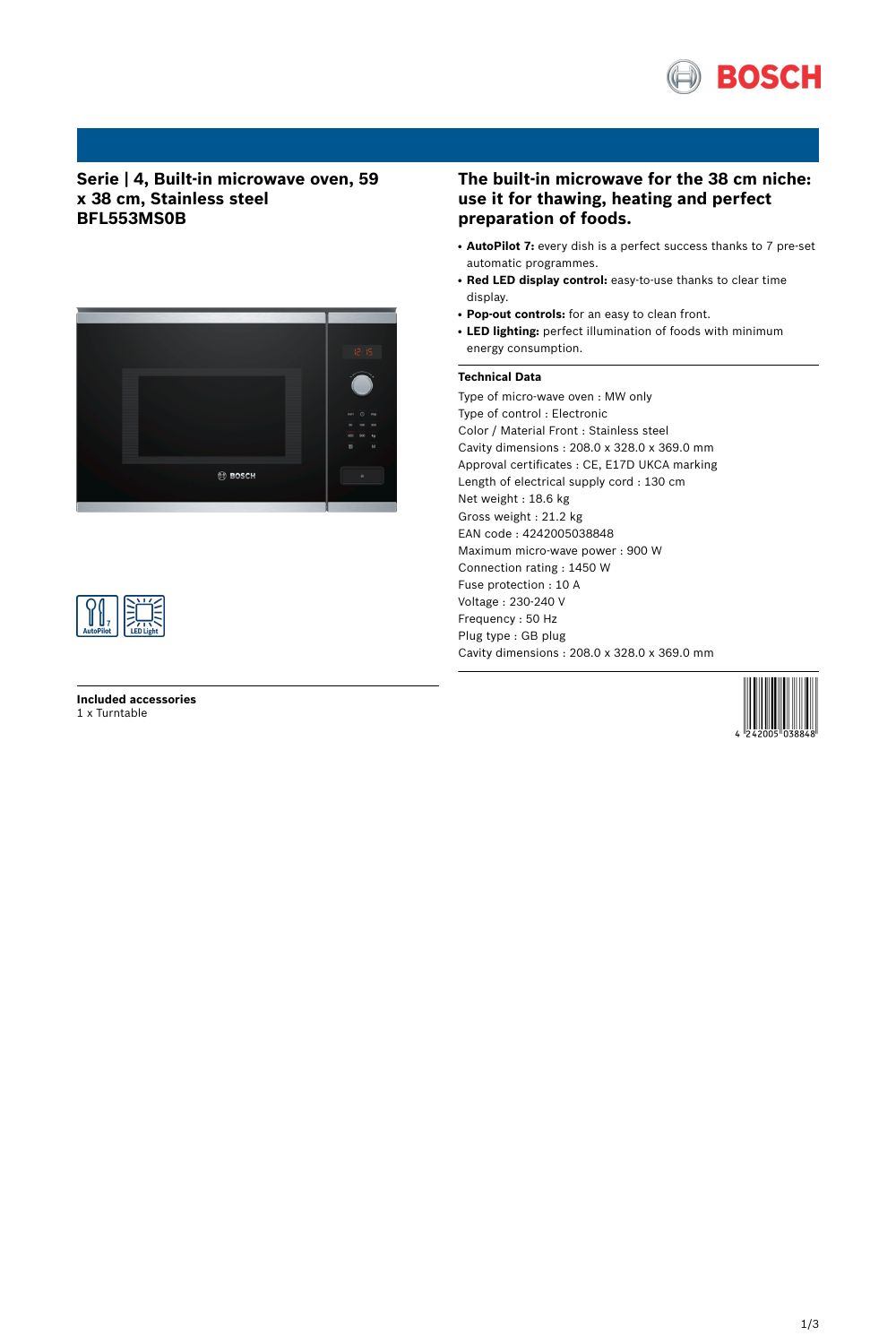

**Serie | 4, Built-in microwave oven, 59 x 38 cm, Stainless steel BFL553MS0B**

**The built-in microwave for the 38 cm niche: use it for thawing, heating and perfect preparation of foods.**

#### **Design**

- LED Display, red display
- Side opening door, left hinged
- 31.5 cm Glass turntable
- Cavity inner surface: stainless steel
- Electronic clock timer
- Rotary dial, Retractable control dials, Touch controls, round, Start button
- Touch key operation

#### **Features**

- Automatic safety switch off Door contact switch
- AutoPilot, <sup>7</sup>
- LED light
- Integral cooling fan
- Electronic open button

### **Programmes/functions**

- <sup>900</sup> <sup>W</sup> maximum microwave power and the following options 180 W, 360 W, 600 W, 90 W, 900 W
- <sup>4</sup> defrost and <sup>3</sup> cooking programmes in microwave function
- <sup>1</sup> memory setting

#### **Accessories**

- <sup>1</sup> <sup>x</sup> Turntable

### **Performance/technical information**

- Cavity volume: <sup>25</sup> <sup>l</sup>
- <sup>130</sup> cm Cable length
- Total connected load electric: 1.45 KW
- Nominal voltage: <sup>230</sup> <sup>240</sup> <sup>V</sup>
- Appliance dimension (hxwxd): 382 mm x 594 mm x 388 mm
- Niche dimension (hxwxd): <sup>380</sup> mm <sup>382</sup> mm <sup>x</sup> <sup>560</sup> mm <sup>568</sup> mm x 550 mm
- Please refer to the dimensions provided in the installation manual